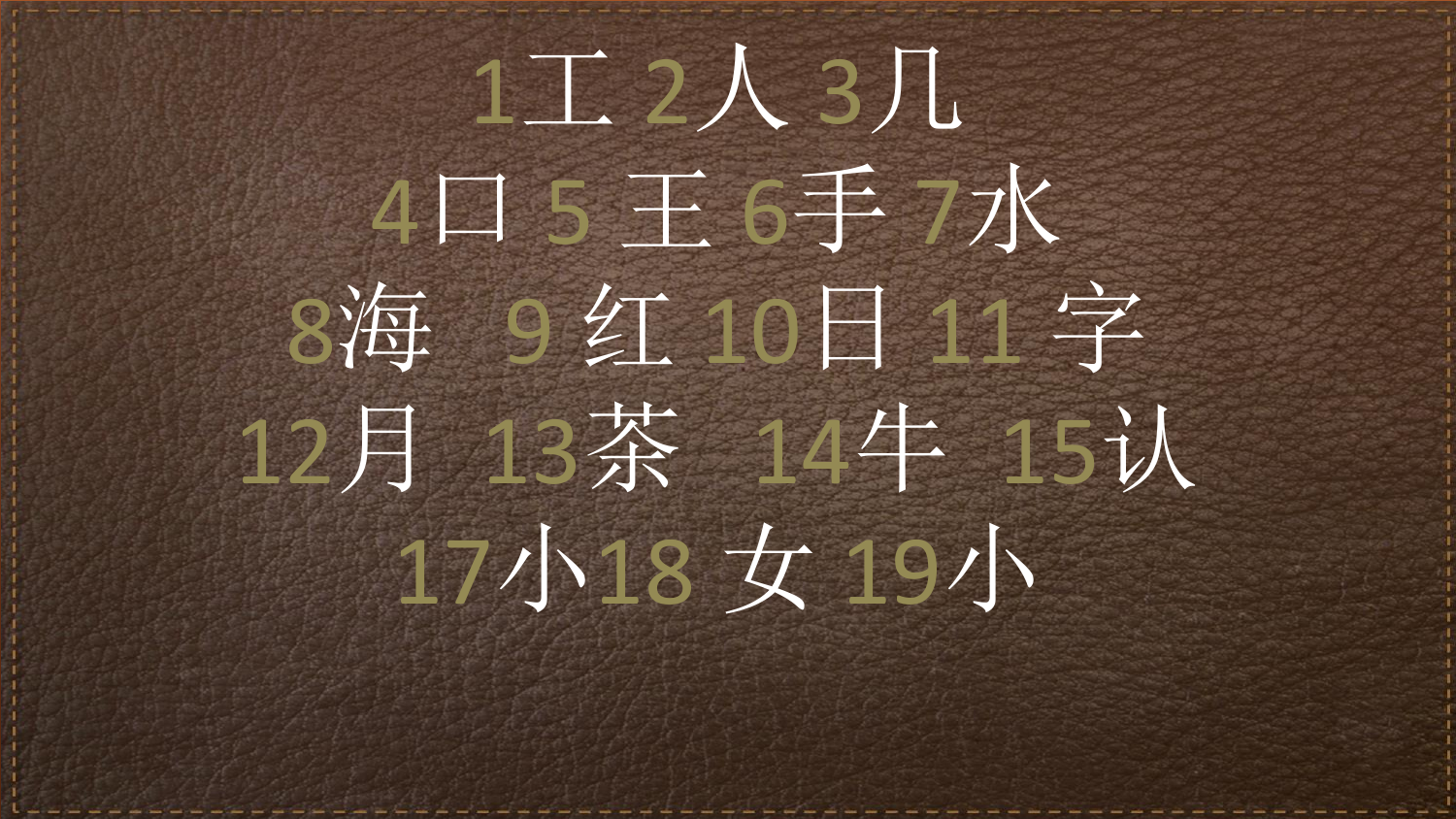## **Talking about day and date**

Firstly, you need to know numbers to 12 really well. See page 'tools and resources' to download a copy of the grid to practice writing numbers.

There is an important principle in Chinese that the greater always come before the lesser. That's why, for example, they put surnames before first names.

So when saying the date, you'd put: year before month, month before day and day before time etc

The character for 'year' is  $\#$ The character for 'moon' 月 also is used for 'month' The character for 'sun'  $\boxdot$  is also used for 'day'. (When speaking, you generally use the term 'hao'  $\frac{1}{2}$ (number) instead of 'ri'  $\boxminus$ ) So 15<sup>th</sup> of Feb 2013 in Chinese would be: 2013年2月15日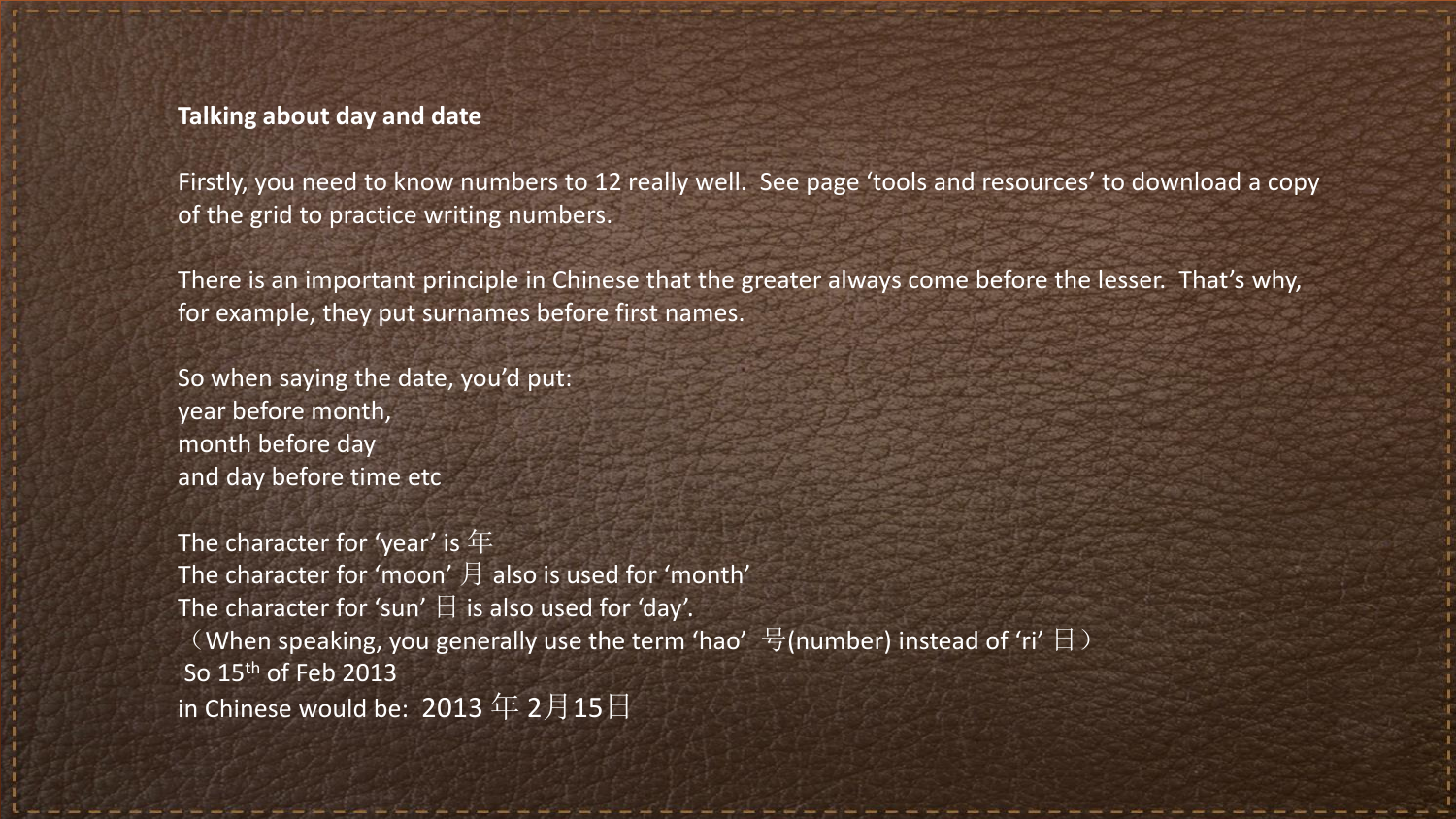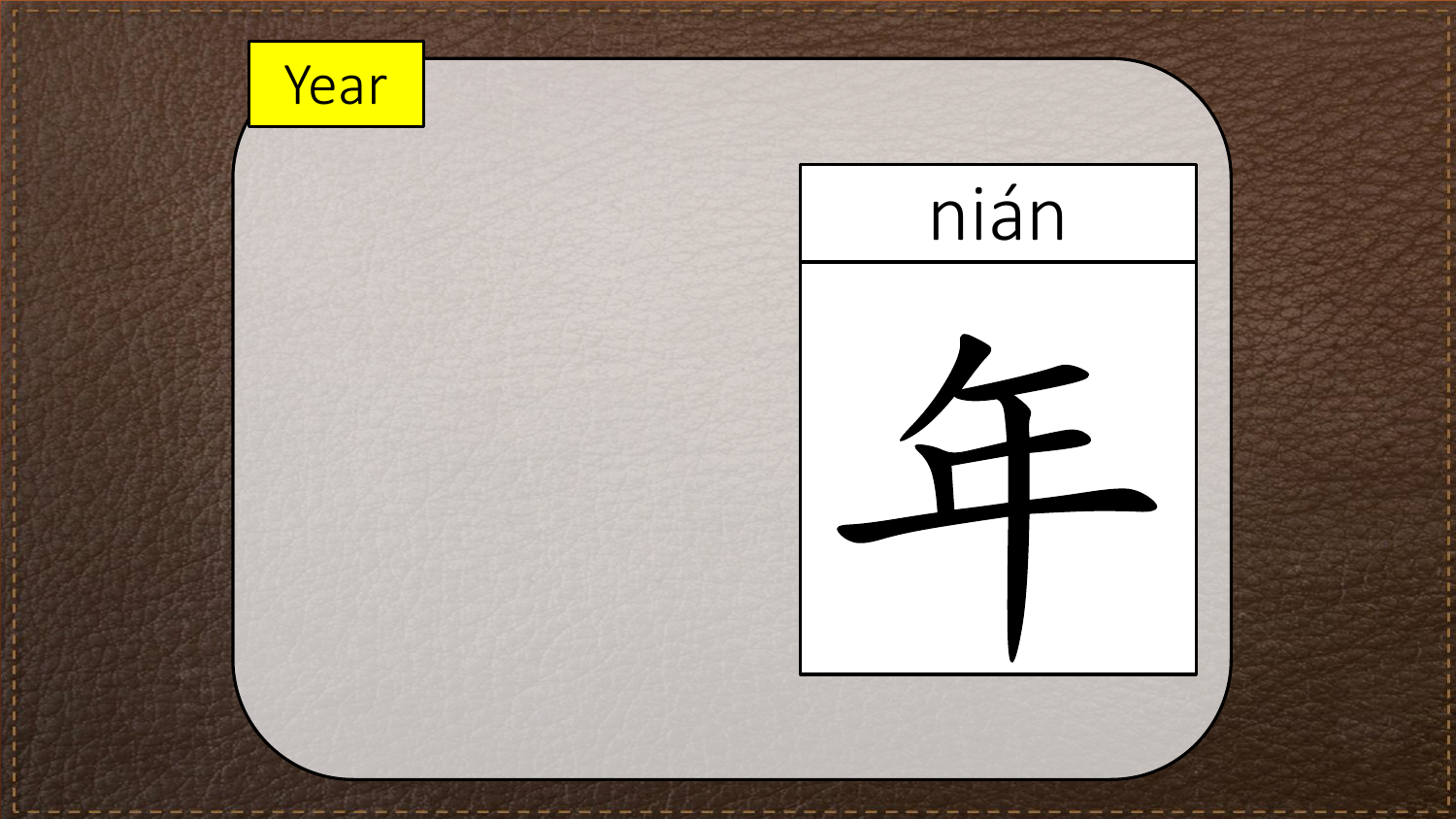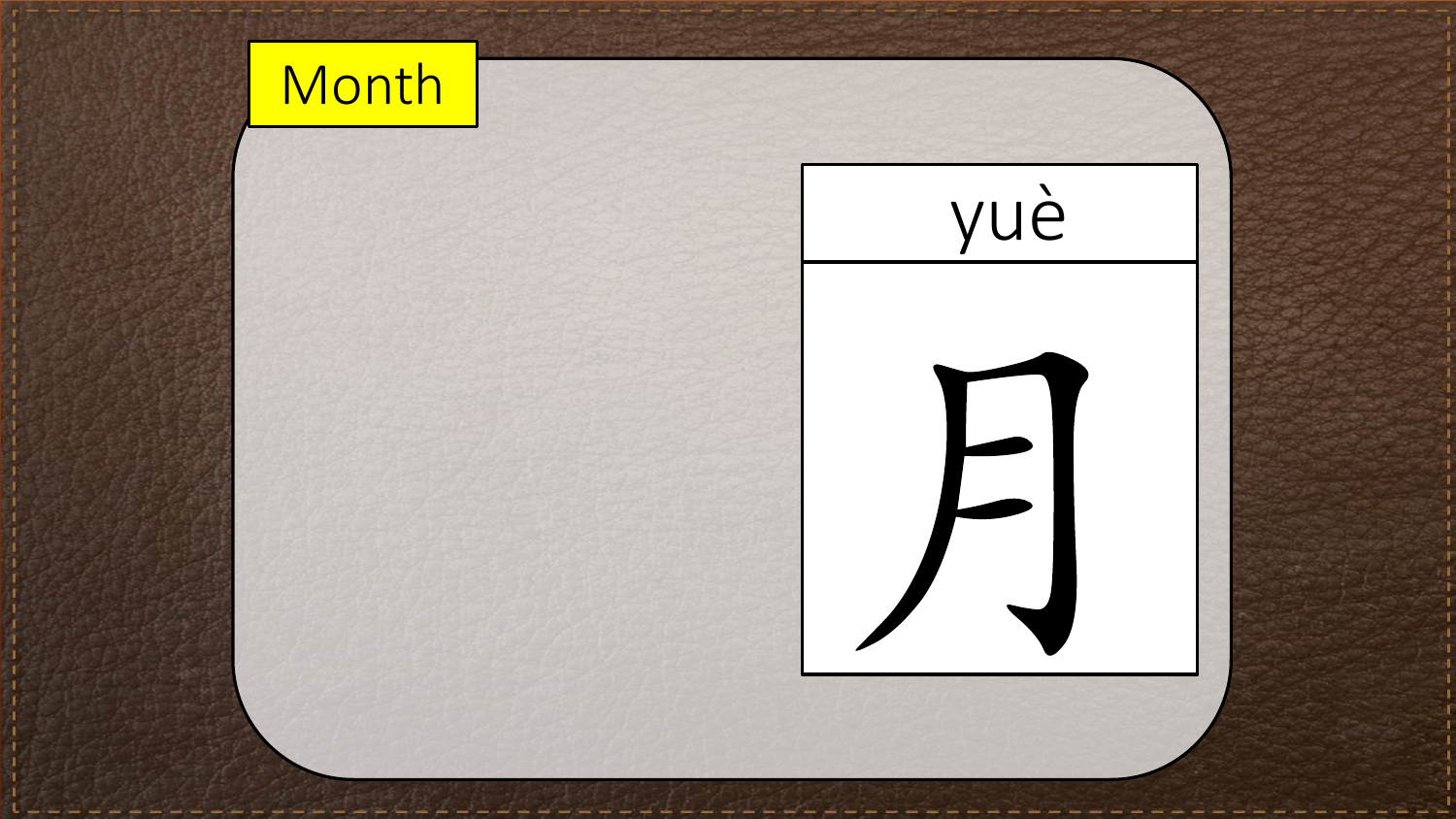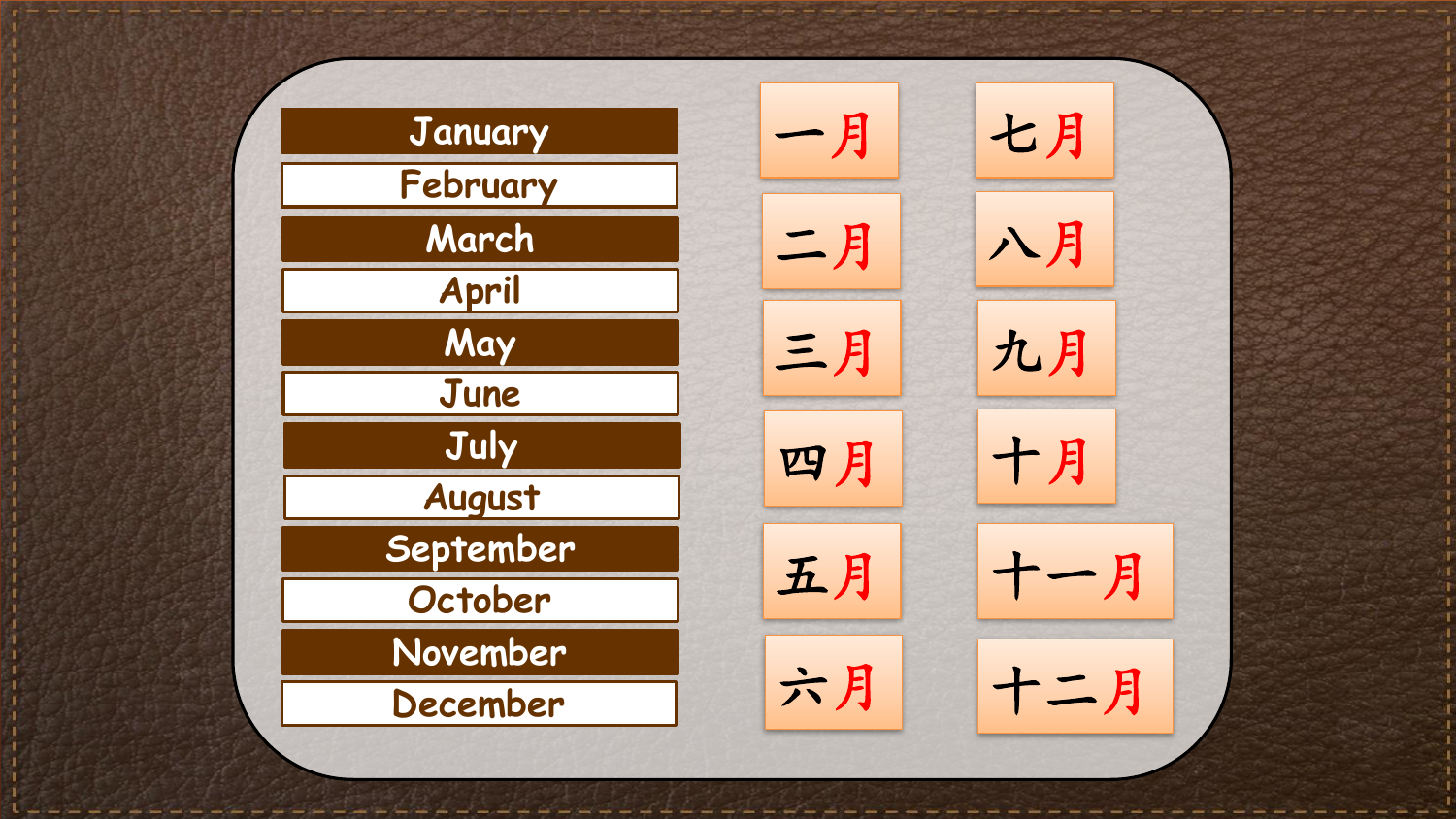$Z_{Z_z}$ **Pikachu**在哪儿? 7. 1. 2. 8. 十月 八月 四月 十二月 4. 3. 9. 10. 七月 六月 一月 二月 12. 11. 5. 6. 五月 三月九月 十一月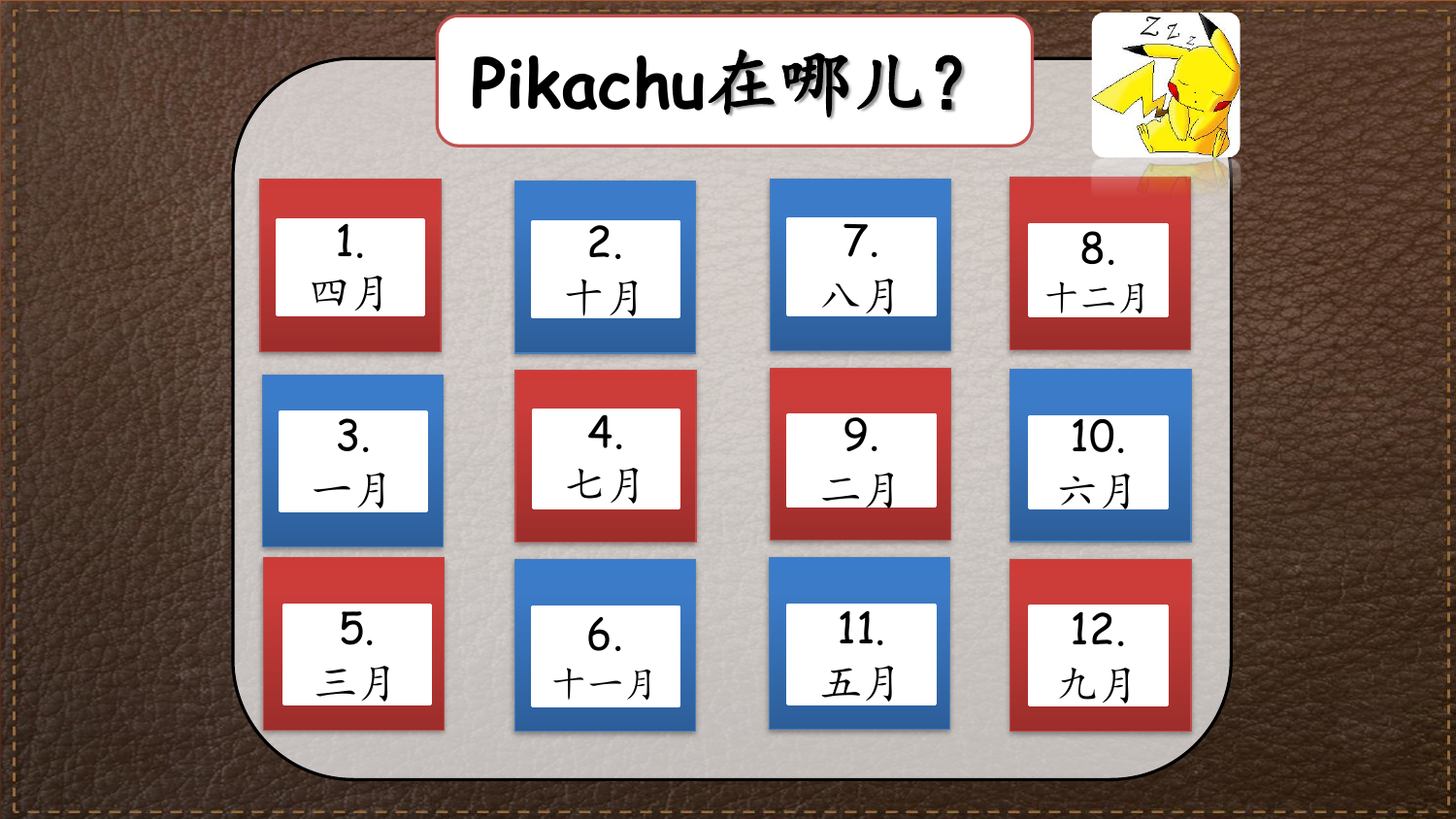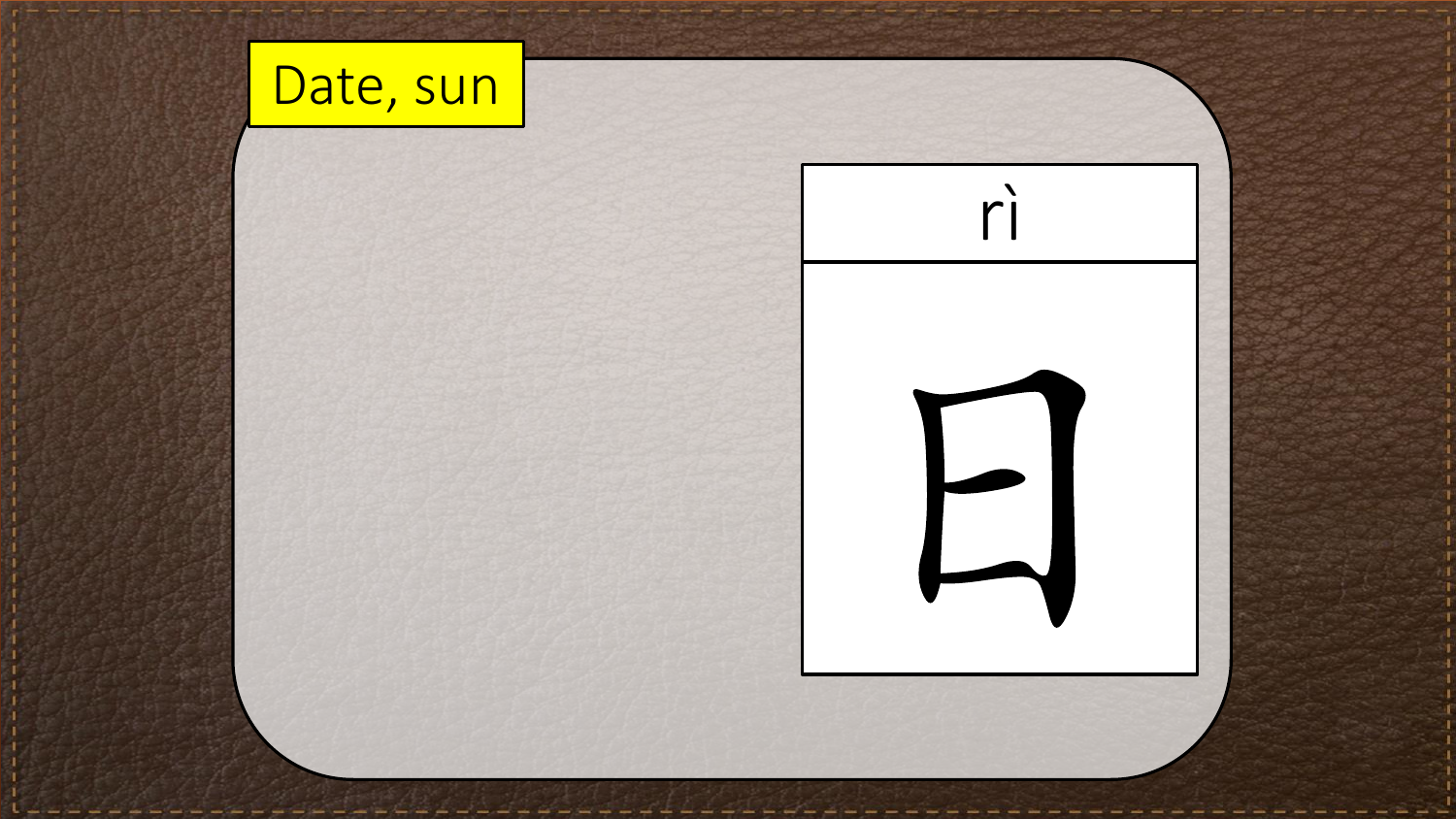